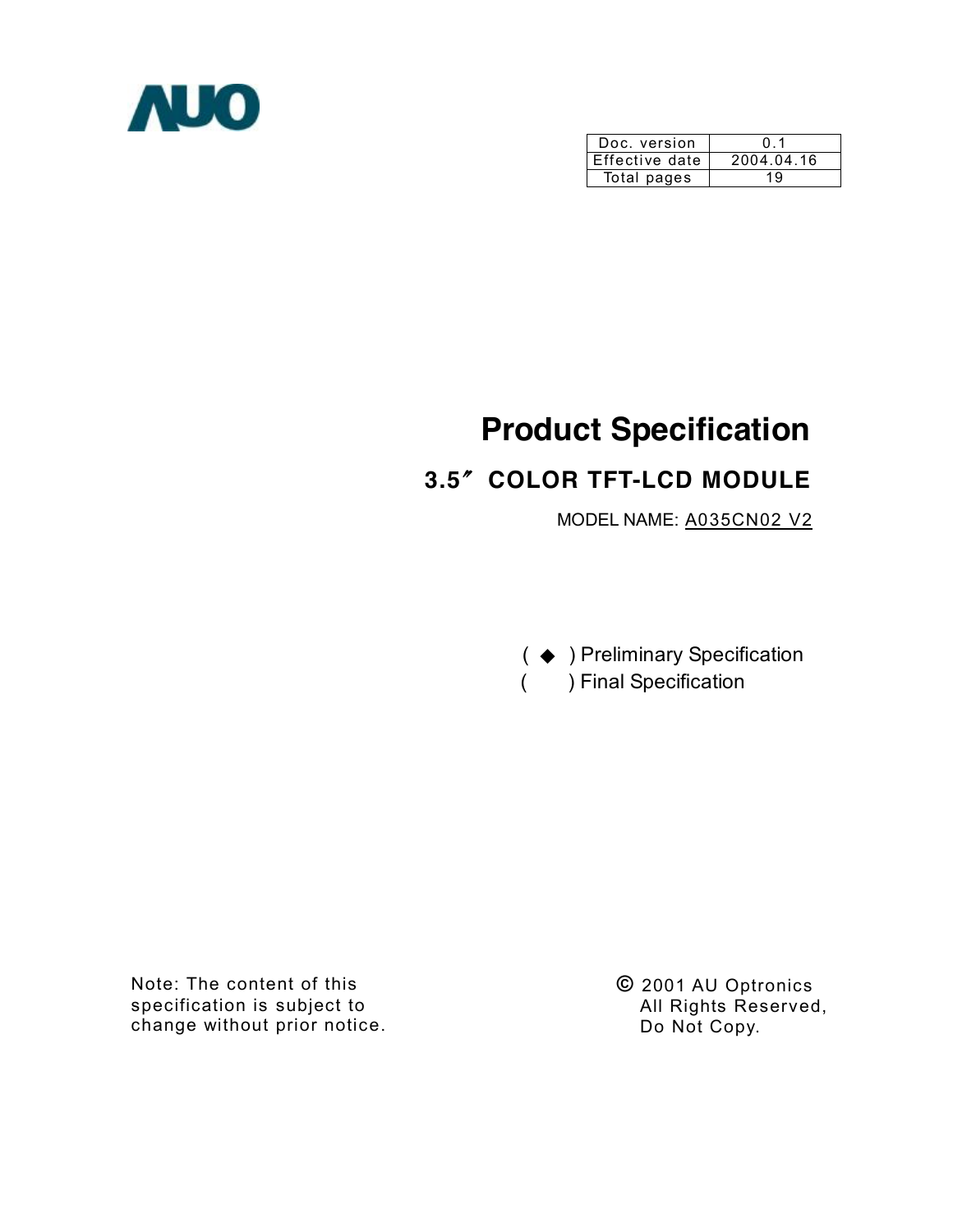# Record of Revision

| Version   | Revise Date | Page   | Content                                                                                                                     |
|-----------|-------------|--------|-----------------------------------------------------------------------------------------------------------------------------|
| $\pmb{0}$ | 05/Feb/2004 | Ξ      | First draft                                                                                                                 |
| 0.1       | 16/Apr/2004 | $10\,$ | Modify "High temperature and high humidity" condition from<br>"Ta= $60^{\circ}$ C. 95% RH" to "Ta= $60^{\circ}$ C. 90% RH". |
|           |             |        |                                                                                                                             |
|           |             |        |                                                                                                                             |
|           |             |        |                                                                                                                             |
|           |             |        |                                                                                                                             |
|           |             |        |                                                                                                                             |
|           |             |        |                                                                                                                             |
|           |             |        |                                                                                                                             |
|           |             |        |                                                                                                                             |
|           |             |        |                                                                                                                             |
|           |             |        |                                                                                                                             |
|           |             |        |                                                                                                                             |
|           |             |        |                                                                                                                             |
|           |             |        |                                                                                                                             |
|           |             |        |                                                                                                                             |
|           |             |        |                                                                                                                             |
|           |             |        |                                                                                                                             |
|           |             |        |                                                                                                                             |
|           |             |        |                                                                                                                             |
|           |             |        |                                                                                                                             |
|           |             |        |                                                                                                                             |
|           |             |        |                                                                                                                             |
|           |             |        |                                                                                                                             |
|           |             |        |                                                                                                                             |
|           |             |        |                                                                                                                             |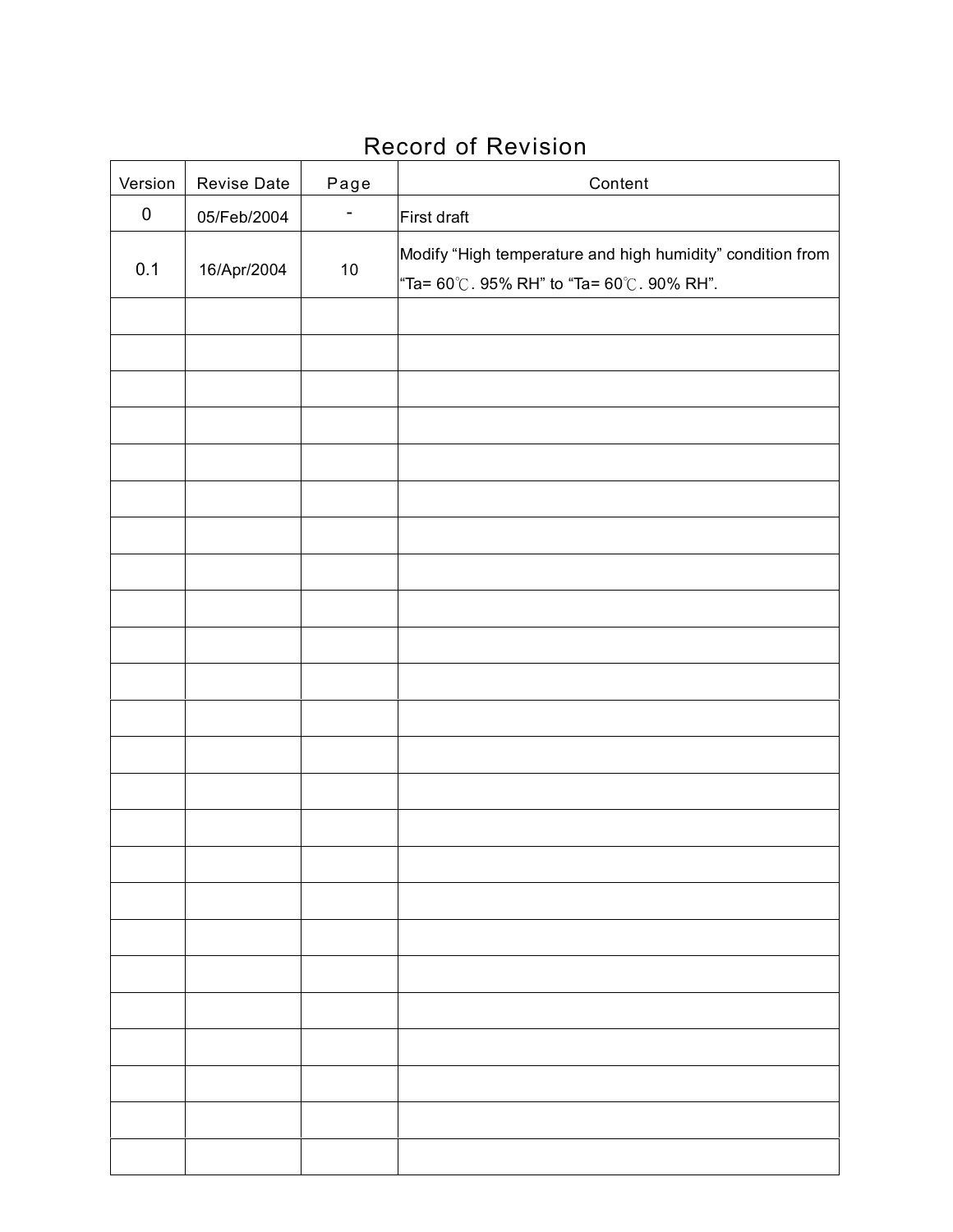

| Version |   | O    |
|---------|---|------|
| Page    | ٠ | 1/19 |

## **Contents:**

### **Appendix:**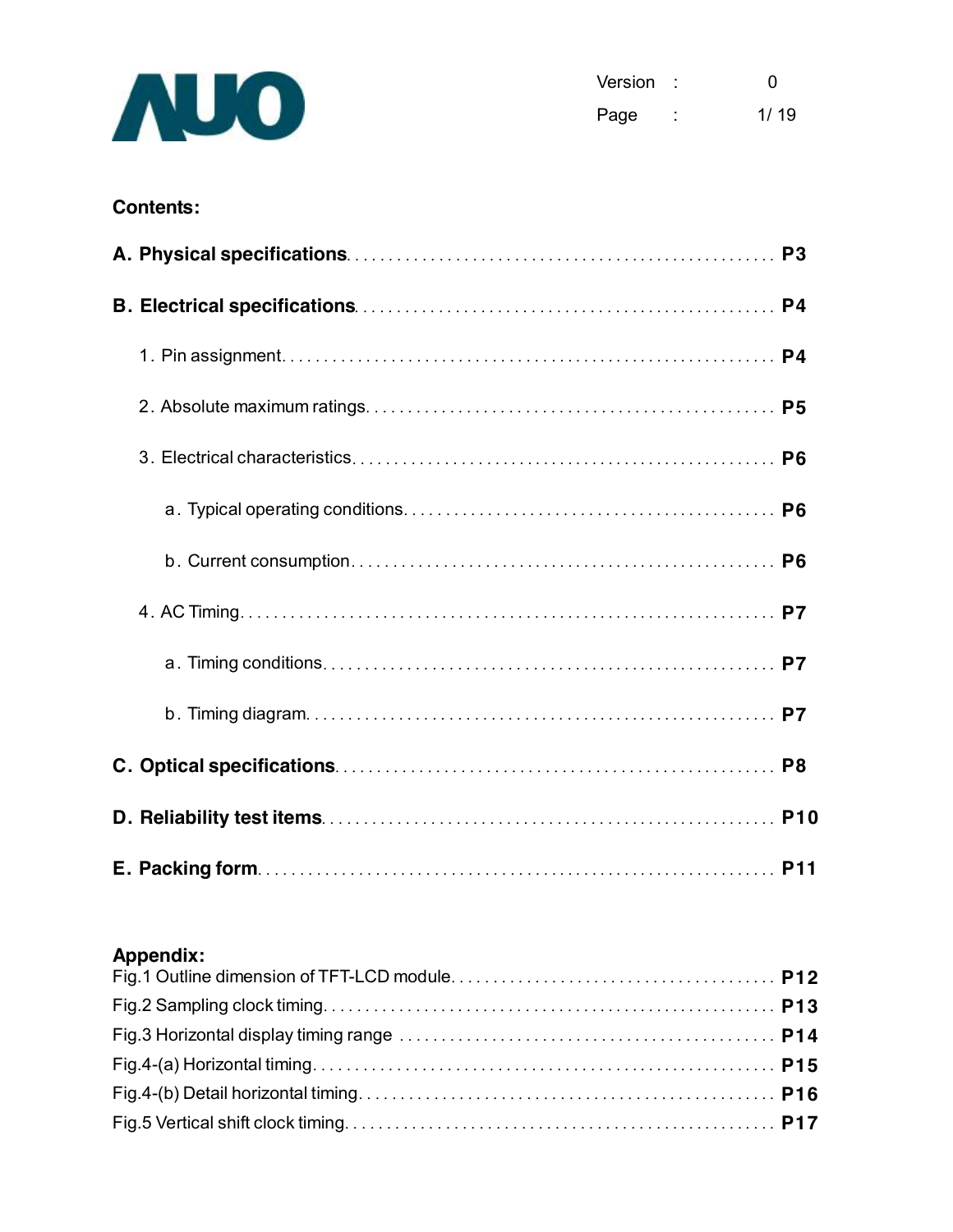

| Version |   | O    |
|---------|---|------|
| Page    | ٠ | 2/19 |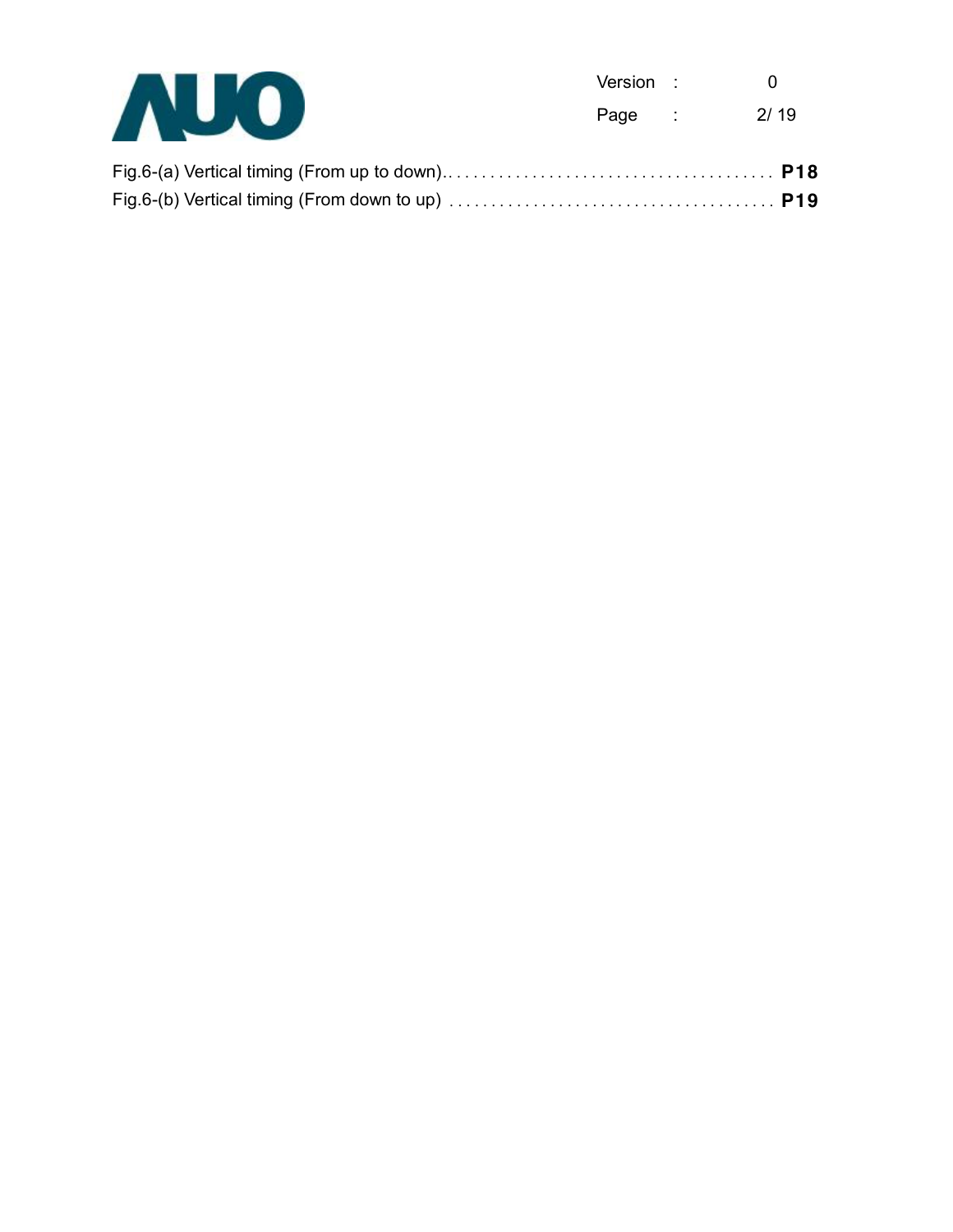

| Version |   | O    |
|---------|---|------|
| Page    | ۰ | 3/19 |

# **A. Physical specifications**

| NO. | <b>Item</b>              | <b>Specification</b>     | <b>Remark</b> |
|-----|--------------------------|--------------------------|---------------|
| 1   | Display resolution (dot) | $480(W)\times 234(H)$    |               |
| 2   | Active area (mm)         | 72(W) × 50.544(H)        |               |
| 3   | Screen size (inch)       | 3.5(Diagonal)            |               |
| 4   | Dot pitch (mm)           | $0.150(W)\times0.216(H)$ |               |
| 5   | Color configuration      | R. G. B. delta           |               |
| 6   | Overall dimension (mm)   | 83(W) × 60.5(H) × 4.5(D) | Note 1        |
|     | Weight (g)               | TBD                      |               |

Note 1: Refer to Fig. 1.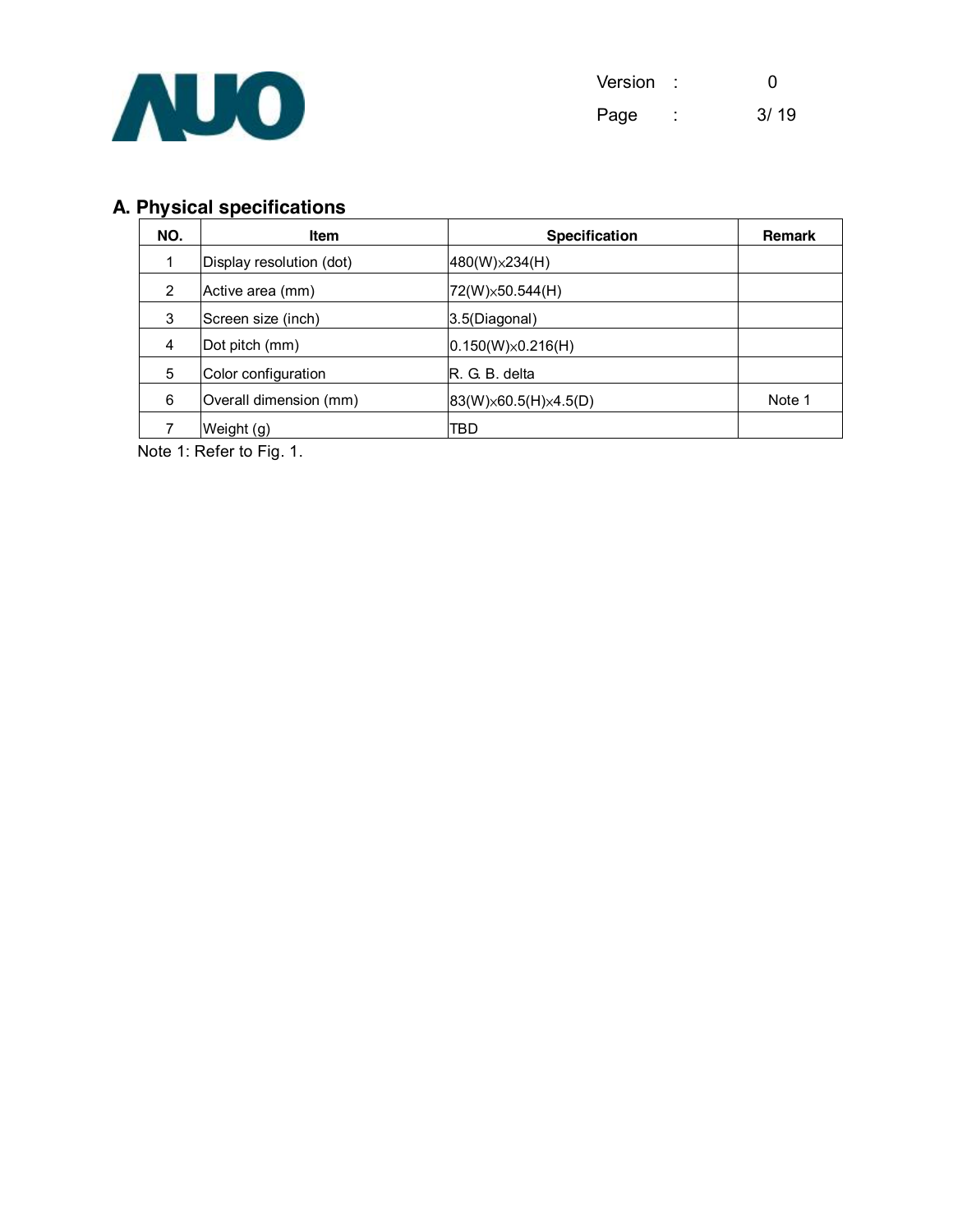

| Version |        | 0    |
|---------|--------|------|
| Page    | ٠<br>٠ | 4/19 |

## **B. Electrical specifications**

1.Pin assignment

| Pin No.         | Symbol                 | $\rm LO$    | Description                                             | Remark |
|-----------------|------------------------|-------------|---------------------------------------------------------|--------|
| $\frac{01}{02}$ | <b>GND</b>             |             | Ground for logic circuit                                |        |
|                 | <b>VCC</b>             |             | Supply voltage of logic control circuit for scan driver |        |
| 03              | <b>VGL</b>             | $\mathbf I$ | Negative power for scan driver                          |        |
| 04              | <b>VGH</b>             | I           | Positive power for scan driver                          |        |
| 05              | <b>STVR</b>            | $1/O$       | Vertical start pulse                                    |        |
| 06              | <b>STVL</b>            | $VO$        | Vertical start pulse                                    |        |
| 07              | <b>CKV</b>             | I           | Shift clock input for scan driver                       |        |
| $\overline{08}$ | U/D                    | I           | Up/Down scan control input                              |        |
| 09              | <b>OEV</b>             | I           | Output enable input for scan driver                     |        |
| 10              | <b>VCOM</b>            | I           | Common electrode driving signal                         |        |
| $\overline{11}$ | <b>VCOM</b>            | $\mathbf I$ | Common electrode driving signal                         |        |
| $\overline{12}$ | GLED1                  |             | LED module 1 Cathode                                    |        |
| 13              | VLED1                  |             | LED module 1 Anode                                      |        |
| 14              | VLED <sub>2</sub>      |             | LED module 2 Anode                                      |        |
| $\overline{15}$ | GLED <sub>2</sub>      |             | LED module 2 Cathode                                    |        |
| 16              | L/R                    | I           | Left/Right scan control input                           |        |
| 17              | Q1H                    | I           | Analog signal rotate input                              |        |
| $18\,$          | <b>OEH</b>             | I           | Output enable input for data driver                     |        |
| 19              | <b>STHL</b>            | $VO$        | Start pulse for horizontal scan line                    |        |
| 20              | <b>STHR</b>            | $1/O$       | Start pulse for horizontal scan line                    |        |
| 21              | CPH <sub>3</sub>       | $\mathbf I$ | Sampling and shifting clock pulse for data driver       |        |
| $\frac{22}{23}$ | CPH <sub>2</sub>       | I           | Sampling and shifting clock pulse for data driver       |        |
|                 | CPH1                   | I           | Sampling and shifting clock pulse for data driver       |        |
| $\overline{24}$ | <b>DVDD</b>            |             | Supply voltage of logic control for data driver         |        |
| 25              | <b>DVSS</b>            |             | Ground for logic circuit                                |        |
| 26              | VA                     | I           | Alternated video signal input (Red)                     |        |
| 27              | <b>VB</b>              | I           | Alternated video signal input (Green)                   |        |
| 28              | $\overline{\text{VC}}$ | I           | Alternated video signal input (Blue)                    |        |
| 29              | <b>AVDD</b>            |             | Supply voltage for analog circuit                       |        |
| 30              | <b>AVSS</b>            |             | Ground for analog circuit                               |        |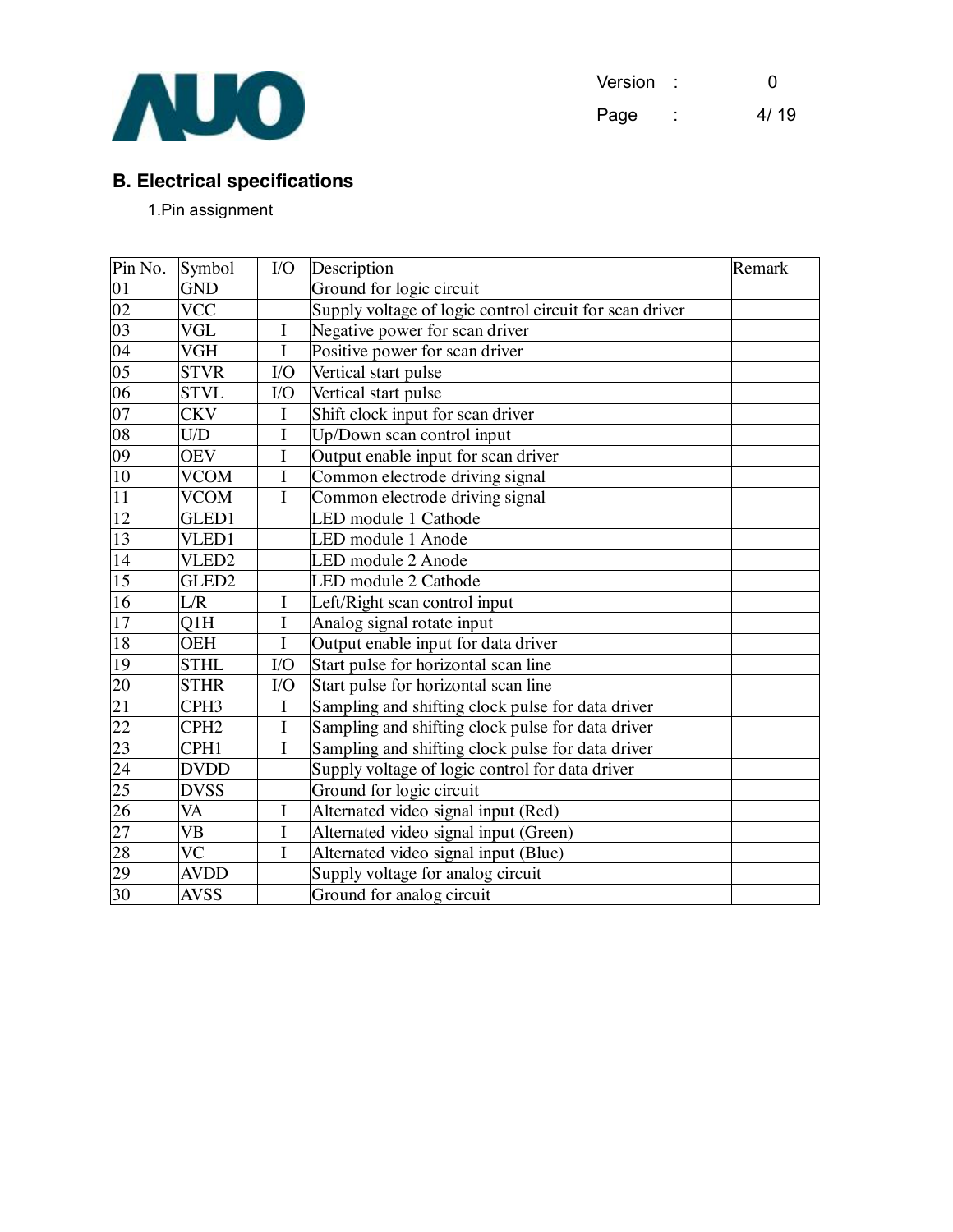

#### Note 1 : Selection of scanning mode

| Setting of scan |                  | <b>IN/OUT state</b> |             |             |                           |                                             |  |  |
|-----------------|------------------|---------------------|-------------|-------------|---------------------------|---------------------------------------------|--|--|
| control input   |                  | For start pulse     |             |             | <b>Scanning direction</b> |                                             |  |  |
| U/D             | L/R              | <b>STVR</b>         | <b>STVL</b> | <b>STHR</b> | <b>STHL</b>               |                                             |  |  |
| <b>GND</b>      | $\rm V_{\rm CC}$ | OUT                 | ΙN          | <b>OUT</b>  | IN                        | From up to down, and<br>from left to right. |  |  |
| $V_{\rm CC}$    | <b>GND</b>       | IN                  | <b>OUT</b>  | ΙN          | <b>OUT</b>                | From down to up, and<br>from right to left. |  |  |
| <b>GND</b>      | <b>GND</b>       | OUT                 | IN          | IN          | <b>OUT</b>                | From up to down, and<br>from right to left. |  |  |
| $V_{\rm CC}$    | $\rm V_{\rm CC}$ | ΙN                  | OUT         | OUT         | IN                        | From down to up, and<br>from left to right. |  |  |

IN: Input; OUT: Output.

Note 2 : Definition of scanning direction. Refer to figure as below:



2. Absolute maximum ratings

| <b>Item</b>              | <b>Symbol</b>    | <b>Condition</b> | Min.   | Max.          | Unit         | <b>Remark</b>       |
|--------------------------|------------------|------------------|--------|---------------|--------------|---------------------|
|                          | $V_{\rm CC}$     | $GND=0$          | $-0.3$ | 7             | V            |                     |
|                          | AV <sub>DD</sub> | $AV_{SS} = 0$    | $-0.3$ | 7             | V            |                     |
| Power voltage            | $V_{GH}$         |                  | $-0.3$ | 18            | V            |                     |
|                          | $V_{GL}$         | $GND=0$          | $-18$  | 0.3           | $\vee$       |                     |
|                          | $V_{GH}-V_{GL}$  |                  |        | 33            | V            |                     |
|                          | $V_i$            |                  | $-0.3$ | $AVDD+0.3$    | $\vee$       | Note 1              |
| Input signal<br>voltage  | $V_1$            |                  | $-0.3$ | $V_{CC}$ +0.3 | $\vee$       | Note 2              |
|                          | <b>VCOM</b>      |                  | $-2.9$ | 5.2           | V            |                     |
| Operating<br>temperature | Topa             |                  | 0      | 60            | $^{\circ}C$  | Ambient temperature |
| Storage<br>temperature   | Tstg             |                  | $-25$  | 80            | $^{\circ}$ C | Ambient temperature |

Note 1: VR, VG, VB

Note 2: STHL, STHR, Q1H, OEH, L/R, CPH1~CPH3, STVR, STVL, OEV, CKV, U/D.

3. Electrical characteristics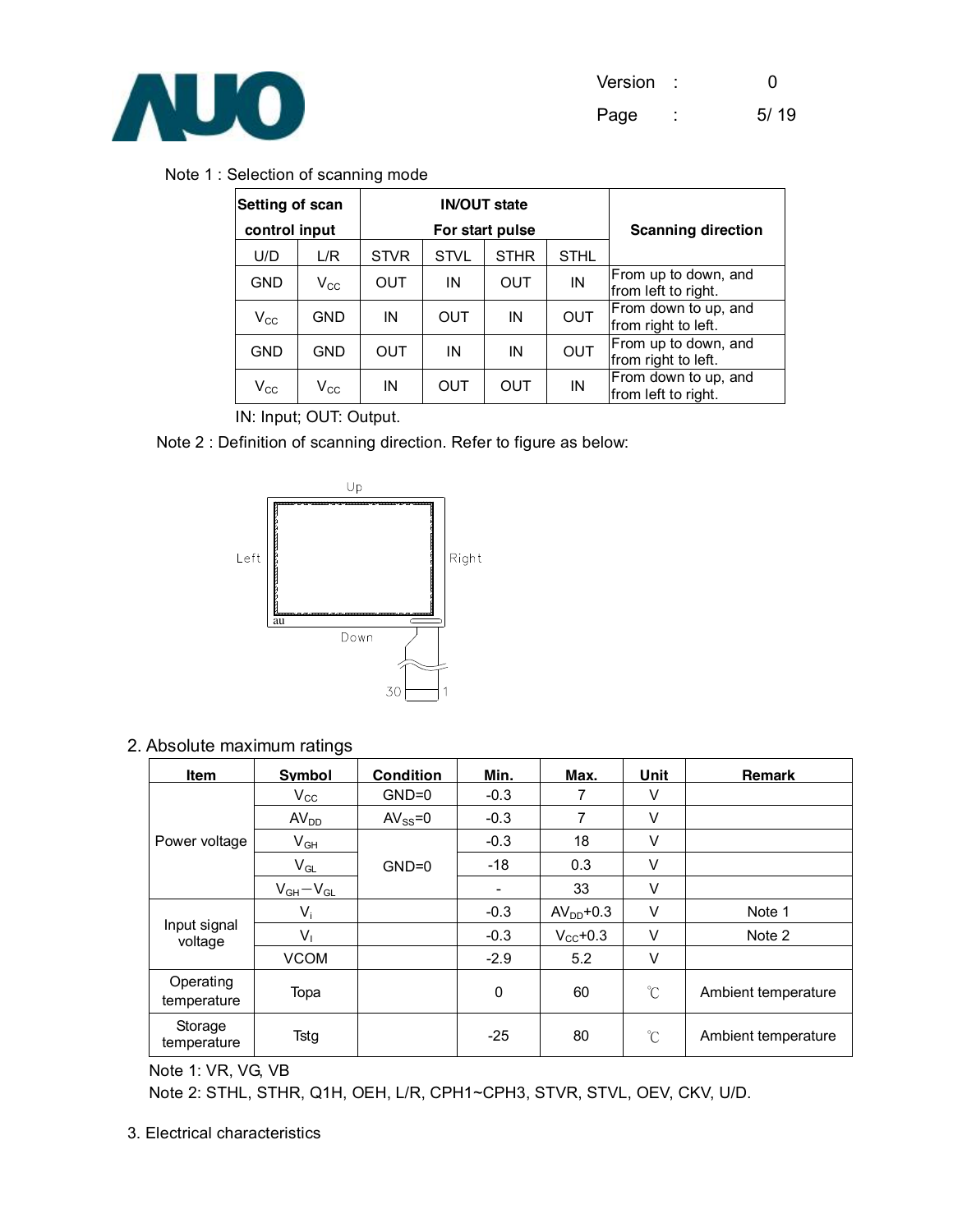

#### a. Typical operating conditions (GND=AVss=0V, Note 5)

| <b>Item</b>       |         | <b>Symbol</b>    | Min.                     | Typ.                     | Max.                     | Unit   | <b>Remark</b>                       |
|-------------------|---------|------------------|--------------------------|--------------------------|--------------------------|--------|-------------------------------------|
|                   |         | $V_{\rm CC}$     | 3                        | 5                        | 5.2                      | V      |                                     |
|                   |         | AV <sub>DD</sub> | 4.8                      | 5                        | 5.2                      | V      |                                     |
|                   |         | $V_{GH}$         | 14.3                     | 15                       | 15.7                     | $\vee$ |                                     |
| Power supply      |         | $V_{GLAC}$       | 3.5                      | 5                        | 7.5                      | $Vp-p$ | AC component of $V_{GL.}$<br>Note 1 |
|                   |         | $V_{GL-H}$       | -10                      | $-9.5$                   | -9                       | $\vee$ | High level of $V_{GL}$              |
| Video signal      |         | $V_{iA}$         | $AV_{SS}$ +0.4           | $\overline{\phantom{0}}$ | $AVDD - 0.4$             | $\vee$ | Note 2                              |
| Amplitude         |         | $V_{\text{iAC}}$ | -                        | 3                        | -                        | $\vee$ | AC component                        |
| (VR,VG,VB)        |         | $V_{\text{IDC}}$ | $\overline{\phantom{a}}$ | AV <sub>DD</sub> /2      | -                        | V      | DC component                        |
| <b>VCOM</b>       |         | V <sub>CAC</sub> | 3.5                      | 5                        | 7.5                      | $Vp-p$ | AC component, Note 3                |
|                   |         | $V_{CDC}$        | -                        | 1.1                      | $\overline{\phantom{a}}$ | $\vee$ | DC component                        |
| Input             | H Level | $V_{\text{IH}}$  | $0.8$ Vcc                | $\overline{\phantom{0}}$ | $V_{\rm CC}$             | V      |                                     |
| Signal<br>voltage | L Level | $V_{IL}$         | 0                        |                          | $0.2$ $Vcc$              | V      | Note 4                              |

Note 1: The same phase and amplitude with common electrode driving signal (VCOM). Note 2: Refer to Fig.4- (a)

Note 3: The brightness of LCD panel could be adjusted by the adjustment of the AC component of VCOM.

Note 4: STHL, STHR, Q1H, OEH, L/R, CPH1~CPH3, STVR, STVL, OEV, CKV, U/D. Note 5: Be sure to apply GND,  $V_{\text{CC}}$ ,  $V_{\text{GL}}$  to the LCD first, and then apply  $V_{\text{GH}}$ .

| b. Current consumption (GND=AVss=0V) |  |  |
|--------------------------------------|--|--|
|                                      |  |  |

| <b>Parameter</b> | Symbol          | <b>Condition</b>  | Min.                     | Typ.   | Max.   | Unit       | <b>Remark</b> |
|------------------|-----------------|-------------------|--------------------------|--------|--------|------------|---------------|
|                  | I <sub>GH</sub> | $V_{GH} = 15V$    | -                        | 50     | 100    | μA         |               |
| Current          | I <sub>GL</sub> | $V_{GL,H}$ =-9.5V | $\overline{\phantom{a}}$ | $-0.2$ | $-0.6$ | <b>MA</b>  |               |
| for<br>driver    | Icc             | $V_{CC} = 5V$     | $\overline{\phantom{a}}$ | 1.5    | 4      | <b>m</b> A |               |
|                  | l DD            | $AVDD=5V$         | $\overline{\phantom{a}}$ | 5      | 10     | <b>MA</b>  |               |

#### c. LED driving conditions

| <b>Parameter</b>     | Symbol | Min.    | Typ. | Max. | Unit | Remark   |
|----------------------|--------|---------|------|------|------|----------|
| <b>LED</b> current   |        |         | 20   |      | mA   |          |
| LED voltage          | $V_L$  |         | (15) |      |      |          |
| <b>LED Life Time</b> | LL.    | (10000) |      |      | Hr   | Note 1,2 |

Note 1 : Ta. = 25℃, IL *= 20mA* 

 The voltage (VL)is dependent on customer design for serial or parallel consideration of 8 LEDs.

Note 2 : Brightness to be decreased to 50% of the initial value.

#### 4. AC Timing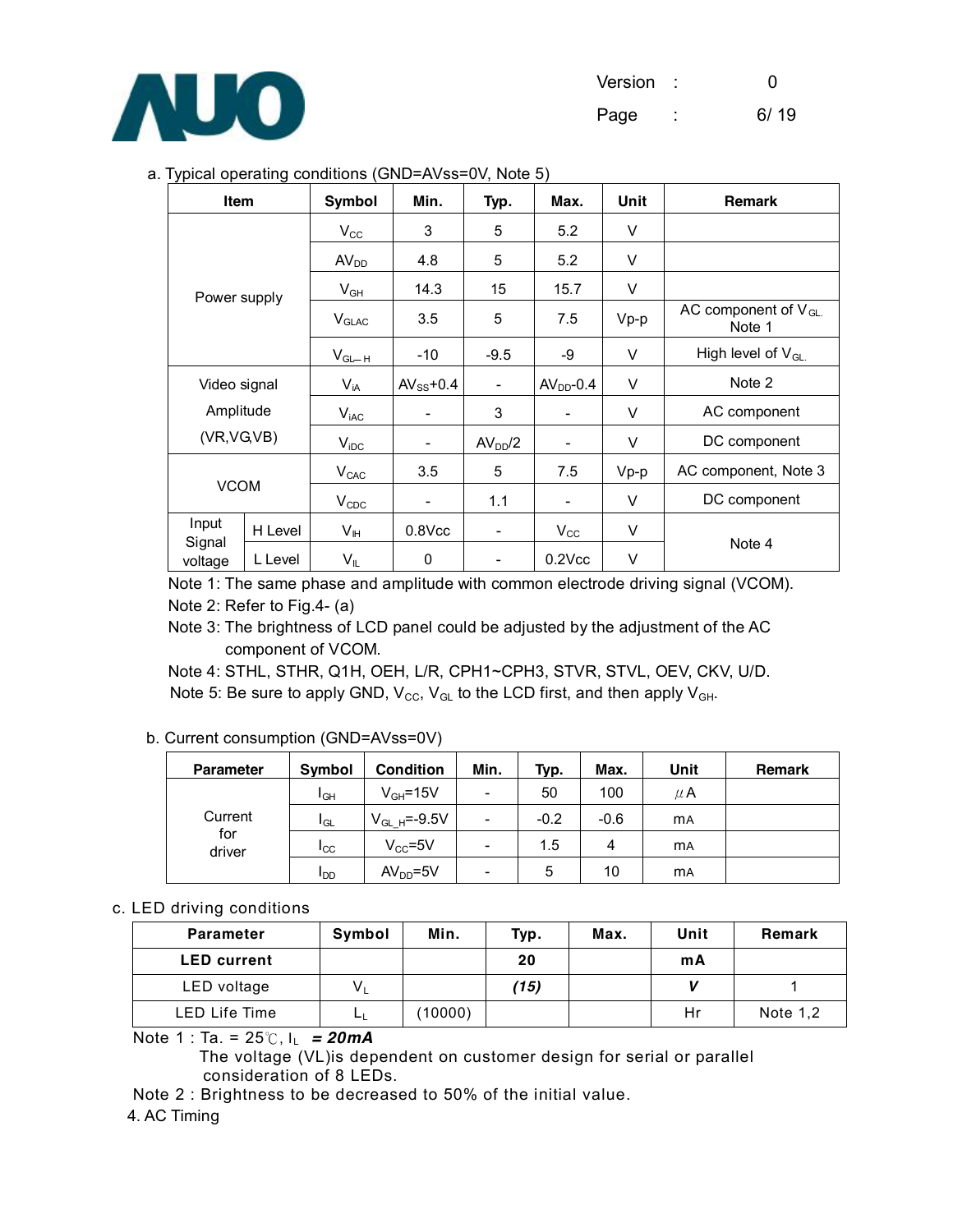

| Version |        | n    |
|---------|--------|------|
| Page    | ۰<br>٠ | 7/19 |

#### a. Timing conditions

| <b>Parameter</b>                   | Symbol                                 | Min.                     | Typ.                     | Max.                     | Unit.            | Remark     |
|------------------------------------|----------------------------------------|--------------------------|--------------------------|--------------------------|------------------|------------|
| <b>Rising time</b>                 | $t_{r}$                                |                          | $\overline{\phantom{a}}$ | 10                       | ns               | Note 1     |
| <b>Falling time</b>                | $t_{f}$                                |                          |                          | 10                       | ns               | Note 1     |
| High and low level pulse width     | $t_{\scriptscriptstyle{\mathrm{CPH}}}$ | 299                      | 308                      | 319                      | ns               | CPH1~CPH3  |
| CPH pulse duty                     | $t_{CWH}$                              | 40                       | 50                       | 60                       | %                | CPH1~CPH3  |
| CPH pulse delay                    | $t_{C12}$<br>$t_{C23}$<br>$t_{C31}$    | 70                       | $t_{CPH}/3$              | $t_{CPH}/2$              | ns               | CPH1~CPH3  |
| STH setup time                     | $t_{\scriptscriptstyle\text{SUH}}$     | 35                       | $\frac{1}{2}$            | $\overline{\phantom{a}}$ | ns               | STHR, STHL |
| STH hold time                      | $t_{\text{HDH}}$                       | 35                       | $\overline{a}$           |                          | ns               | STHR, STHL |
| STH pulse width                    | $t_{\text{STH}}$                       | $\overline{a}$           | 1                        |                          | $t_{\text{CPH}}$ | STHR, STHL |
| STH period                         | $t_H$                                  | 61.5                     | 63.5                     | 65.5                     | $\mu$ S          | STHR, STHL |
| OEH pulse width                    | $t_{OEH}$                              |                          | 3                        | $\overline{\phantom{0}}$ | $t_{\text{CPH}}$ | <b>OEH</b> |
| Sample and hold disable time       | $t_{DIS1}$                             | 4                        | 8.6                      |                          | $\mu$ S          |            |
| OEV pulse width                    | $t_{\text{OEV}}$                       | $\frac{1}{2}$            | 12                       | $\overline{\phantom{a}}$ | $t_{\text{CPH}}$ | <b>OEV</b> |
| CKV pulse width                    | $t_{CKV}$                              | 16                       | 28                       | 40                       | $t_{\text{CPH}}$ | <b>CKV</b> |
| Clean enable time                  | $t_{\rm DIS2}$                         | $\overline{\phantom{a}}$ | 10                       | $\overline{\phantom{a}}$ | $t_{\text{CPH}}$ |            |
| Horizontal display start           | $t_{\sf SH}$                           | $\overline{a}$           | 0                        |                          | $t_{CPH}/3$      |            |
| Horizontal display<br>timing range | $t_{\text{DH}}$                        | $\overline{\phantom{a}}$ | 480                      | $\overline{\phantom{0}}$ | $t_{CPH}/3$      |            |
| STV setup time                     | $t_{\scriptscriptstyle\text{SUV}}$     | 400                      | $\overline{\phantom{0}}$ | -                        | ns               | STVL, STVR |
| STV hold time                      | $t_{HDV}$                              | 400                      | $\overline{\phantom{0}}$ |                          | ns               | STVL, STVR |
| STV pulse width                    | $t_{\scriptstyle\text{STV}}$           | $\frac{1}{2}$            | $\frac{1}{2}$            | 1                        | $t_H$            | STVL, STVR |
| Horizontal lines per field         | $t_v$                                  | 256                      | 262                      | 268                      | $t_H$            |            |
| Vertical display start             | $t_{\scriptscriptstyle\text{SV}}$      | $\frac{1}{2}$            | 3                        | $\overline{a}$           | $t_{H}$          |            |
| Vertical display timing range      | $t_{\text{DV}}$                        | $\overline{\phantom{a}}$ | 234                      | $\overline{\phantom{a}}$ | $t_H$            |            |
| VCOM rising time                   | $t_{\text{rCOM}}$                      | $\overline{\phantom{a}}$ | $\overline{\phantom{0}}$ | 3                        | $\mu$ S          |            |
| VCOM falling time                  | $t_{fCOM}$                             | $\overline{\phantom{a}}$ | $\overline{\phantom{a}}$ | 3                        | $\mu$ S          |            |
| VCOM delay time                    | $t_{DCOM}$                             | $\overline{\phantom{a}}$ | $\overline{\phantom{0}}$ | 3                        | $\mu$ S          |            |
| RGB delay time                     | $t_{DRGB}$                             | $\overline{\phantom{0}}$ | $\overline{\phantom{0}}$ | $\mathbf{1}$             | $\mu$ S          |            |

Note 1: For all of the logic signals.

#### b. Timing diagram

Please refer to the attached drawings, from Fig.2 to Fig.6.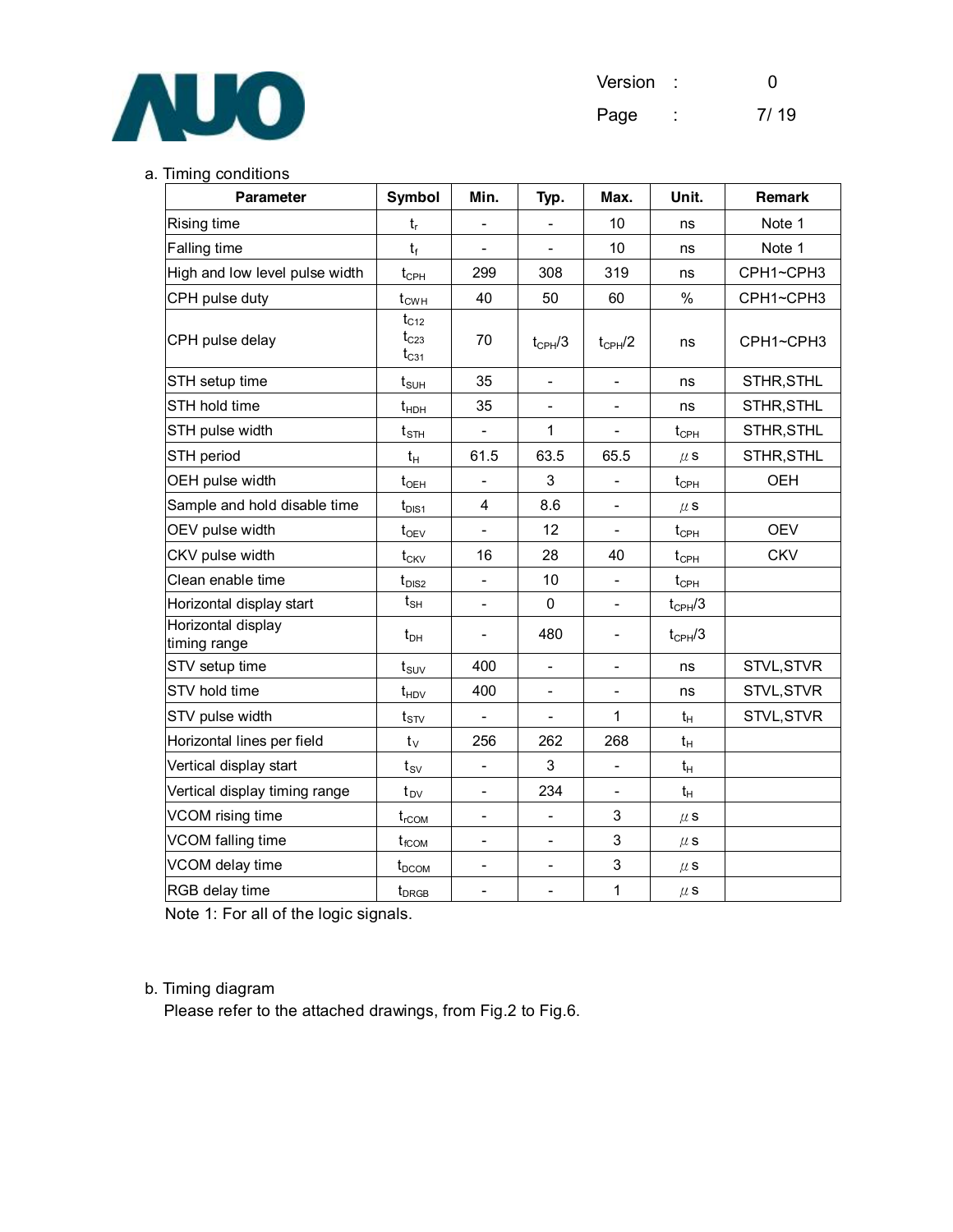

#### **C. Optical specification (Note 1,Note 2, Note 3 )**

| <b>Item</b>              |               | Symbol | <b>Condition</b>              | Min.                     | Typ.                     | Max. | Unit | Remark    |
|--------------------------|---------------|--------|-------------------------------|--------------------------|--------------------------|------|------|-----------|
|                          | Rise          | Tr     |                               | $\overline{\phantom{a}}$ | 20                       | 30   | ms   |           |
| Response time            | Fall          | Τf     | $\theta = 0^{\circ}$          | $\overline{\phantom{a}}$ | 30                       | 40   | ms   | Note 4, 6 |
| Contrast ratio           |               | CR     | At optimized<br>viewing angle | 100                      | 150                      |      |      | Note 5, 6 |
|                          | Top           |        |                               | 10                       | $\overline{\phantom{0}}$ | -    |      |           |
| Viewing angle            | <b>Bottom</b> |        | $CR \ge 10$                   | 30                       | $\overline{a}$           |      | deg. | Note 6, 7 |
|                          | Left          |        |                               | 40                       | 45                       | -    |      |           |
|                          | Right         |        |                               | 40                       | 45                       |      |      |           |
| <b>Brightness</b>        |               | YL     | $\theta = 0^{\circ}$          | 200                      | 250                      |      | nit  | Note 8    |
|                          |               | X      | $\theta = 0^{\circ}$          | 0.25                     | 0.3                      | 0.35 |      |           |
| White chromaticity shift |               | у      |                               | 0.3                      | 0.35                     | 0.4  |      |           |

Note 1: Ambient temperature =25℃.

Note 2: To be measured in the dark room.

Note 3: To be measured at the center area of panel with a viewing cone of 1°by Topcon luminance meter BM-7, after 10 minutes operation.

Note 4: Definition of response time:

The output signals of photodetector are measured when the input signals are changed from "black" to "white"(falling time) and from "white" to "black"(rising time), respectively. The response time is defined as the time interval between the 10% and 90% of amplitudes. Refer to figure as below.

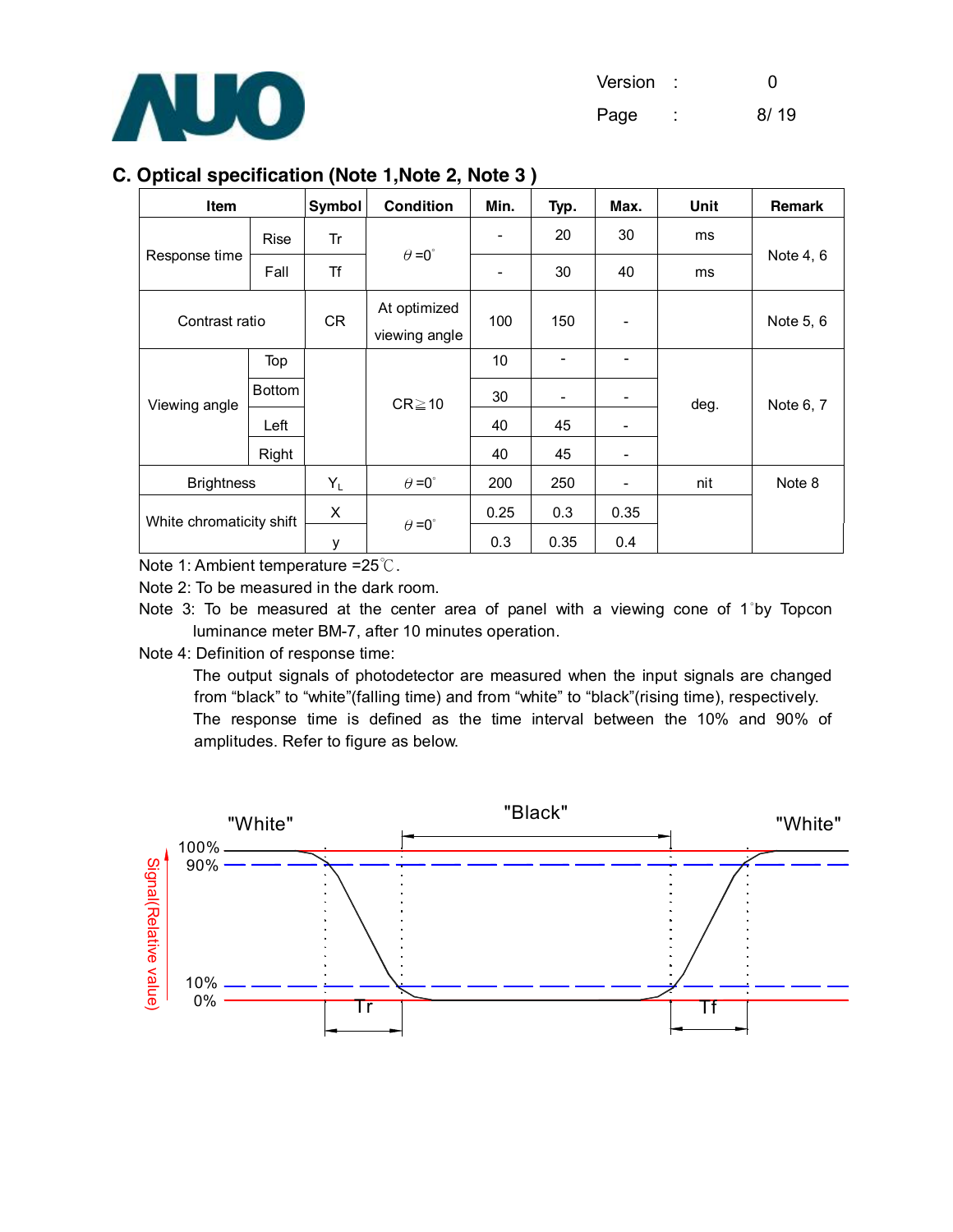

| Version |        | O    |
|---------|--------|------|
| Page    | ٠<br>۰ | 9/19 |

#### Note 5. Definition of contrast ratio:

Contrast ratio is calculated with the following formula.

Contrast ratio (CR)= Photodetector output when LCD is at "White" state Photodetector output when LCD is at "Black" state

Note 6. White Vi= $V_{i50}$  + 1.5V

Black Vi= $V_{i50} \pm 2.0V$ 

"±" means that the analog input signal swings in phase with COM signal.

 $\widetilde{\cdot}^{\#}$  means that the analog input signal swings out of phase with COM signal.

 $V_{i50}$ : The analog input voltage when transmission is 50%

The 100% transmission is defined as the transmission of LCD panel when all the input terminals of module are electrically opened.

#### Note 7. Definition of viewing angle: Refer to figure as below.



Note 8. Measured at the center area of the panel when all the input terminals of LCD panel are electrically opened.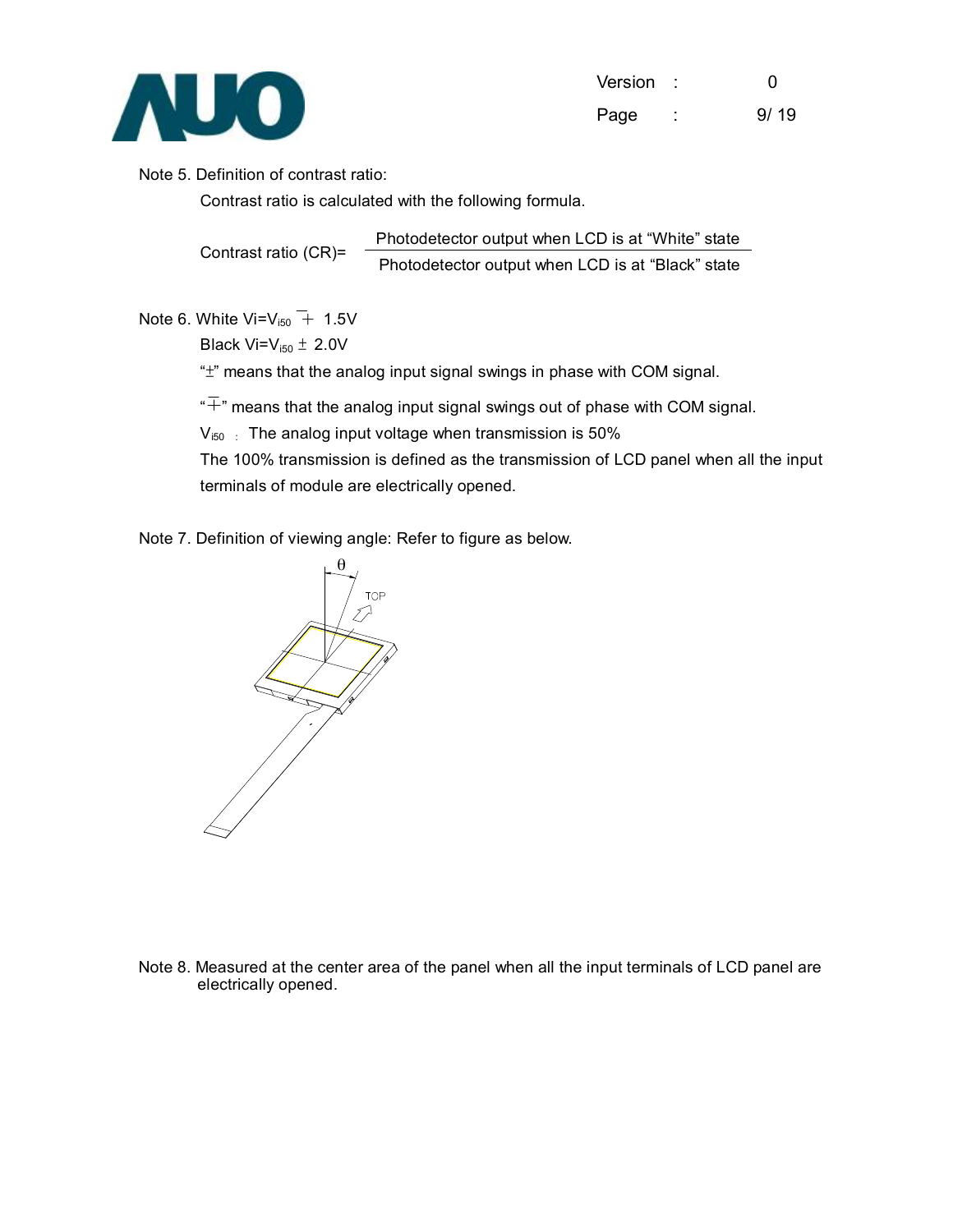

| Version : | O     |
|-----------|-------|
| Page      | 10/19 |

# **D. Reliability test items:**

| No.            | <b>Test items</b>                  | <b>Conditions</b>                                    | <b>Remark</b>  |               |
|----------------|------------------------------------|------------------------------------------------------|----------------|---------------|
| 1              | High temperature storage           | Ta= 80℃                                              | 240Hrs         |               |
| $\overline{2}$ | Low temperature storage            | Ta= -25 $^\circ\text{C}$                             | 240Hrs         |               |
| 3              | High temperature operation         | Ta= 60 $^{\circ}$ C                                  | 240Hrs         |               |
| 4              | Low temperature operation          | Ta= 0℃                                               | 240Hrs         |               |
| 5              | High temperature and high humidity | Ta= 60℃. 90% RH                                      | 240Hrs         | Operation     |
| 6              | Heat shock                         | -25℃~80℃, 50 cycles, 2H/cycle                        |                | Non-operation |
| $\overline{7}$ | Electrostatic discharge            | $\pm 200V, 200pF(0 \Omega)$ , once for each terminal |                | Non-operation |
|                |                                    | Frequency range                                      | : $10 - 55$ Hz |               |
|                |                                    | <b>Stoke</b>                                         | : 1.5mm        | JIS C7021,    |
| 8              | Vibration                          | Sweep                                                | : 10~55Hz~10Hz | $A-10$        |
|                |                                    | 2 hours for each direction of X, Y, Z                | condition A    |               |
|                |                                    | (6 hours for total)                                  |                |               |
|                |                                    | 100G 6ms, $\pm X, \pm Y, \pm Z$                      |                | JIS C7021,    |
| 9              | Mechanical shock                   | 3 times for each direction                           |                | $A - 7$       |
|                |                                    |                                                      |                | condition C   |
|                |                                    | Random vibration:                                    |                |               |
| 10             | Vibration (with carton)            | $0.015G^2$ /Hz from 5~200Hz                          | IEC 68-34      |               |
|                |                                    | -6dB/Octave from 200~500Hz                           |                |               |
| 11             | Drop (with carton)                 | Height: 80cm                                         |                |               |
|                |                                    | 1 corner, 3 edges, 6 surfaces                        |                |               |

Note: Ta: Ambient temperature.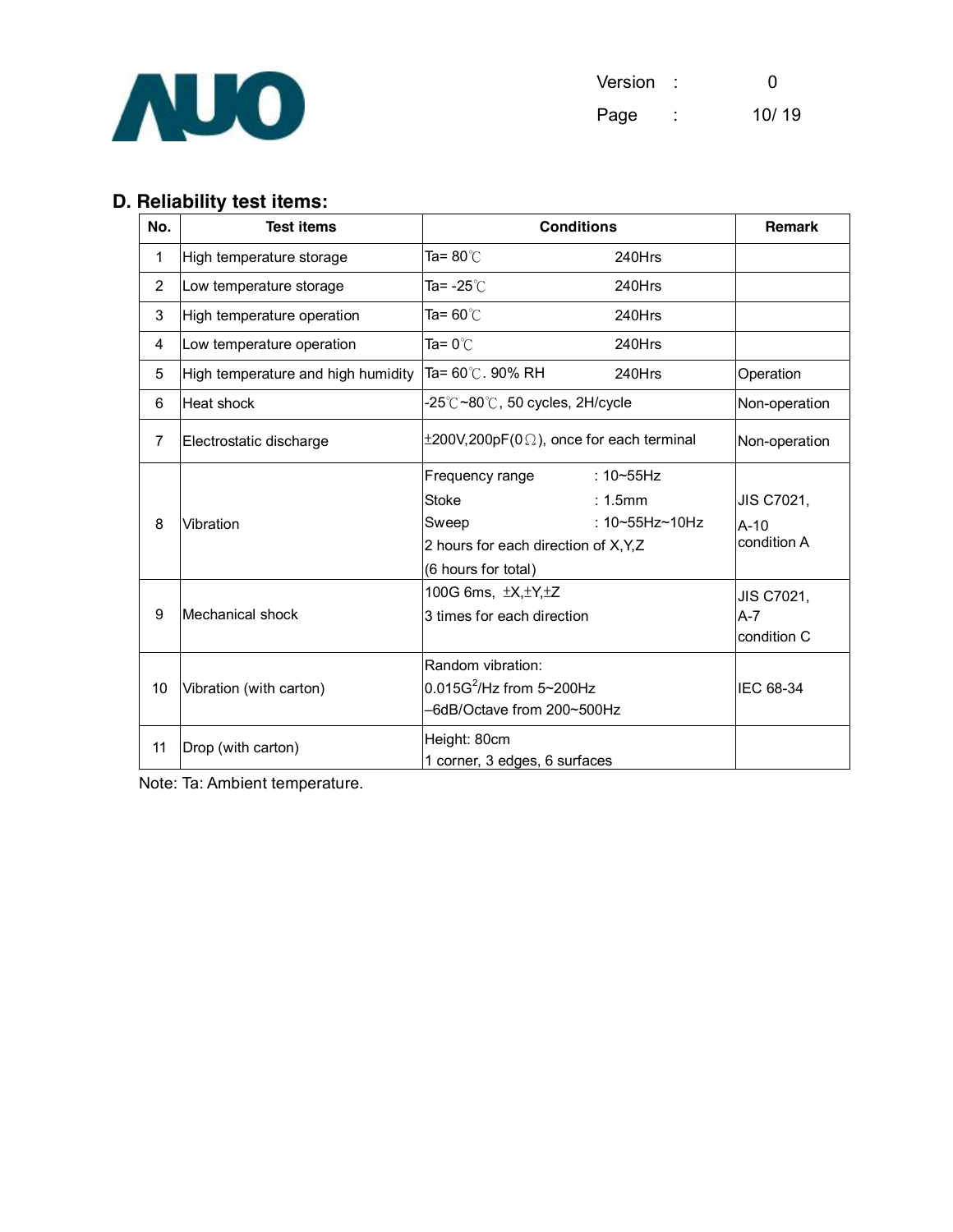

| Version | O     |
|---------|-------|
| Page    | 11/19 |

# **E. Packing form**

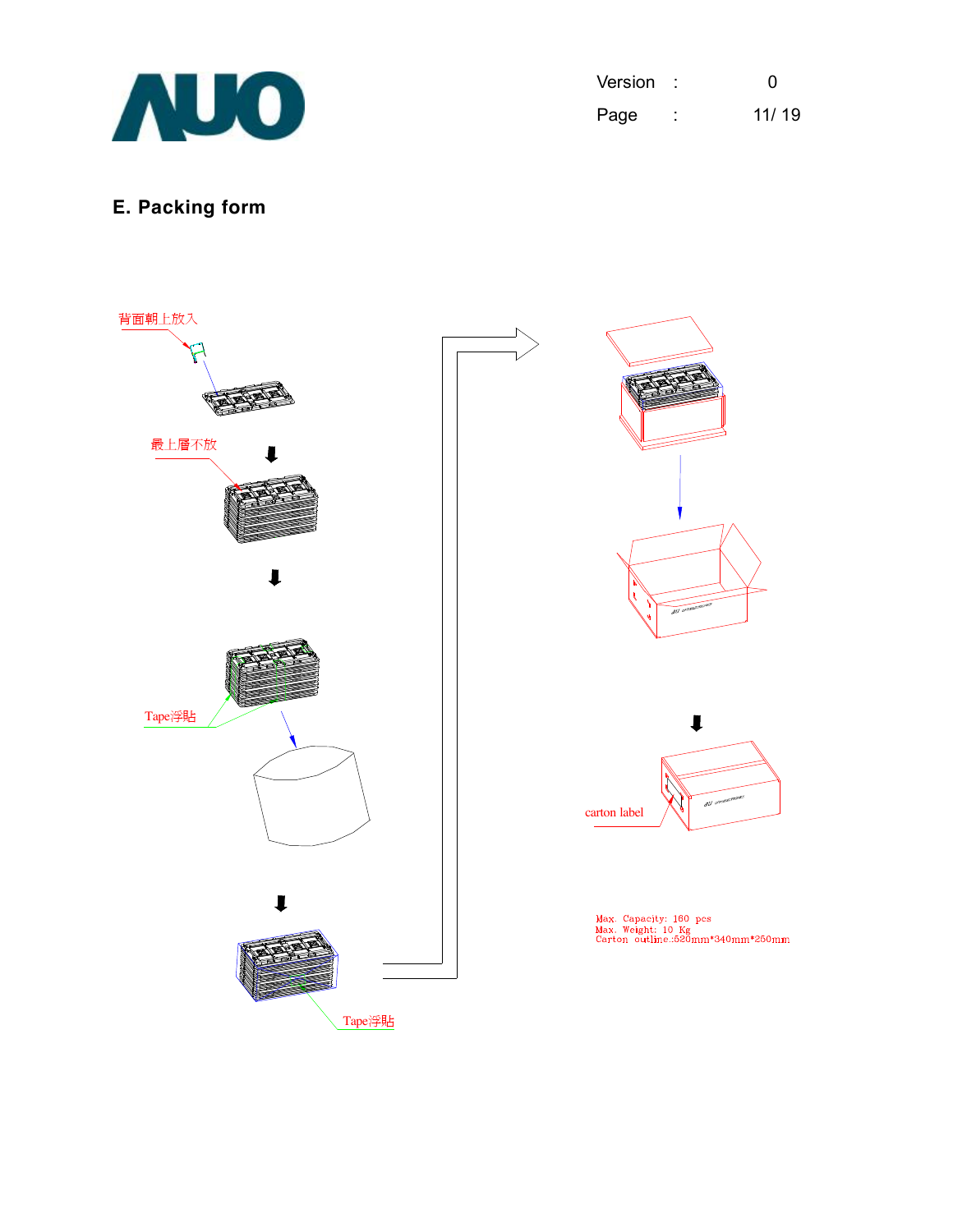

| Version | O     |
|---------|-------|
| Page    | 12/19 |



Fig.1 Outline dimension of TFT-LCD module **Fig.1 Outline dimension of TFT-LCD module**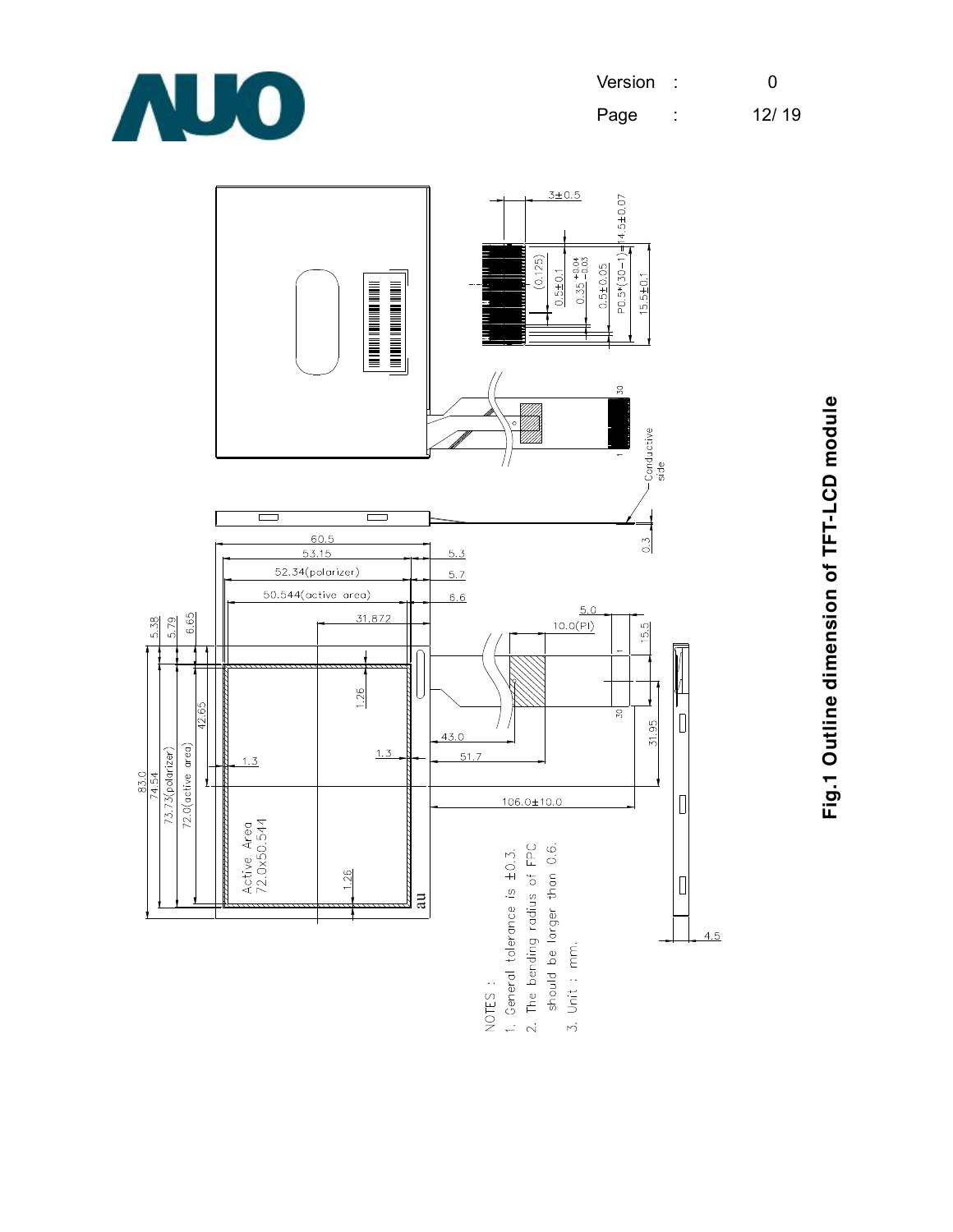

| Version | - 5 | O     |
|---------|-----|-------|
| Page    | ٠   | 13/19 |



Fig.2 Sampling clock timing **Fig.2 Sampling clock timing**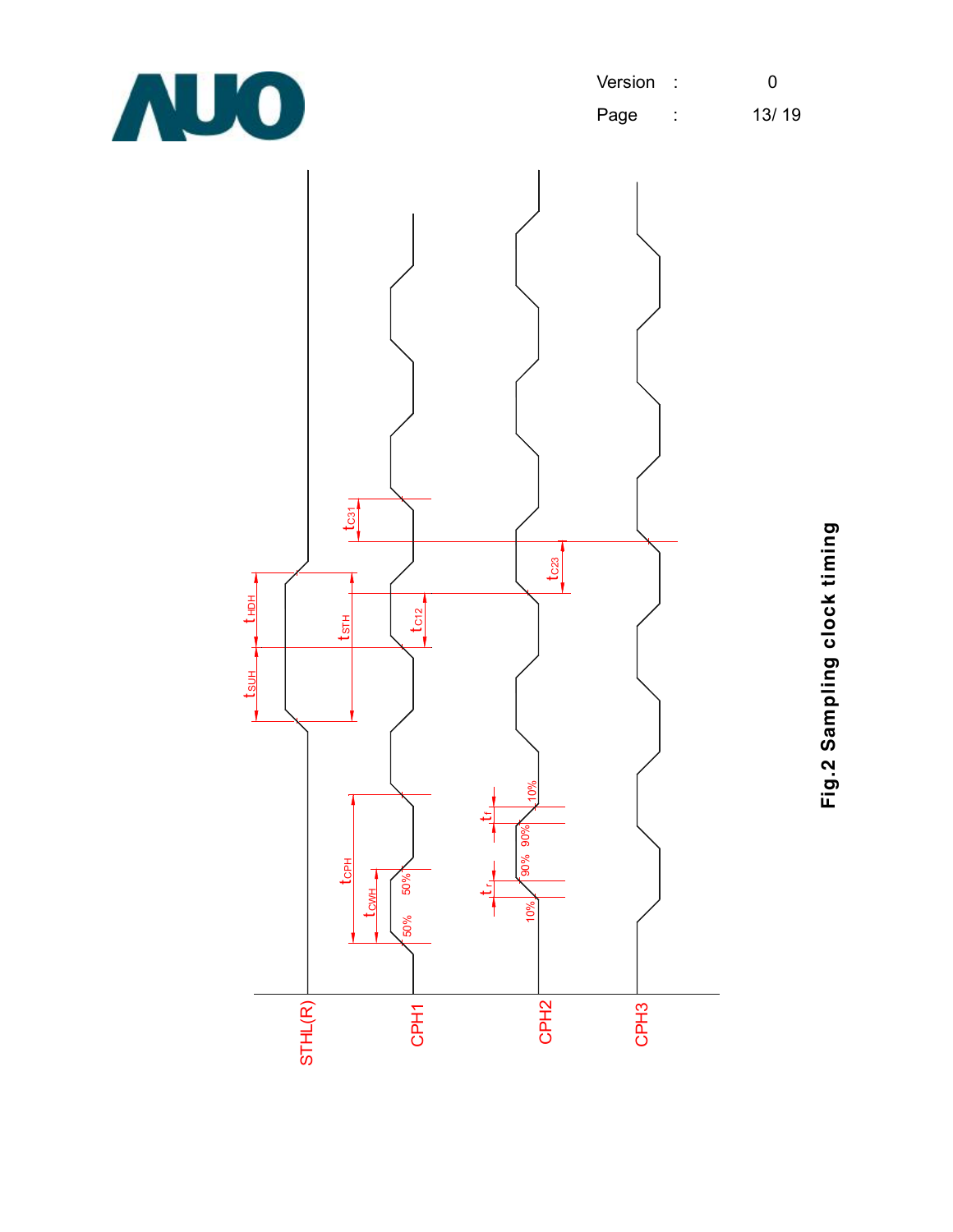

| Version |   | O     |
|---------|---|-------|
| Page    | ٠ | 14/19 |



Fig.3 Horizontal display timing range **Fig.3 Horizontal display timing range**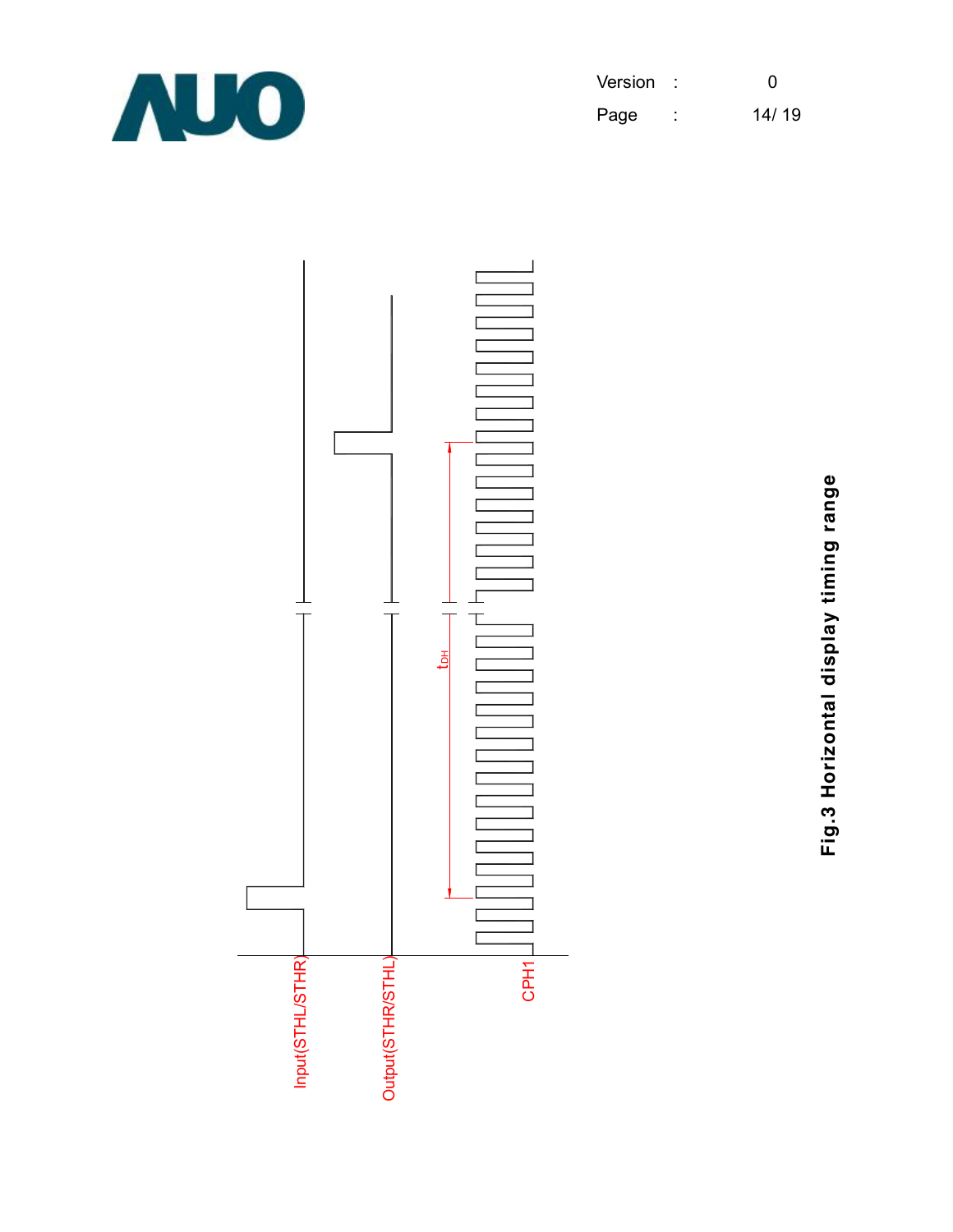

| Version | - 1    | <sup>0</sup> |
|---------|--------|--------------|
| Page    | ٠<br>٠ | 15/19        |



**Fig.4(a) H oriz o ntal timin g**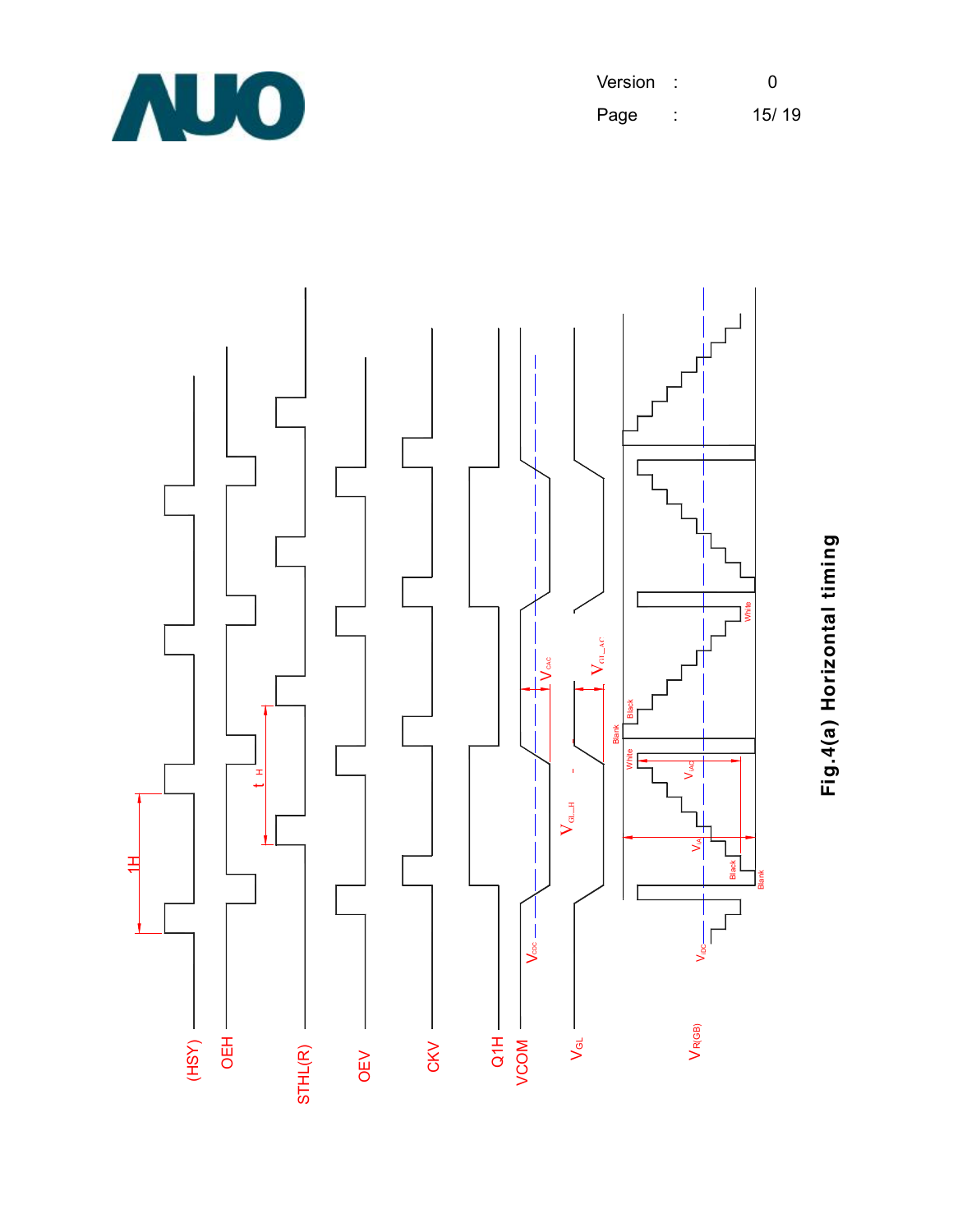

| Version |        | O     |
|---------|--------|-------|
| Page    | ٠<br>٠ | 16/19 |



**Fig.4-(b) D etail h oriz o ntal timin**

**g**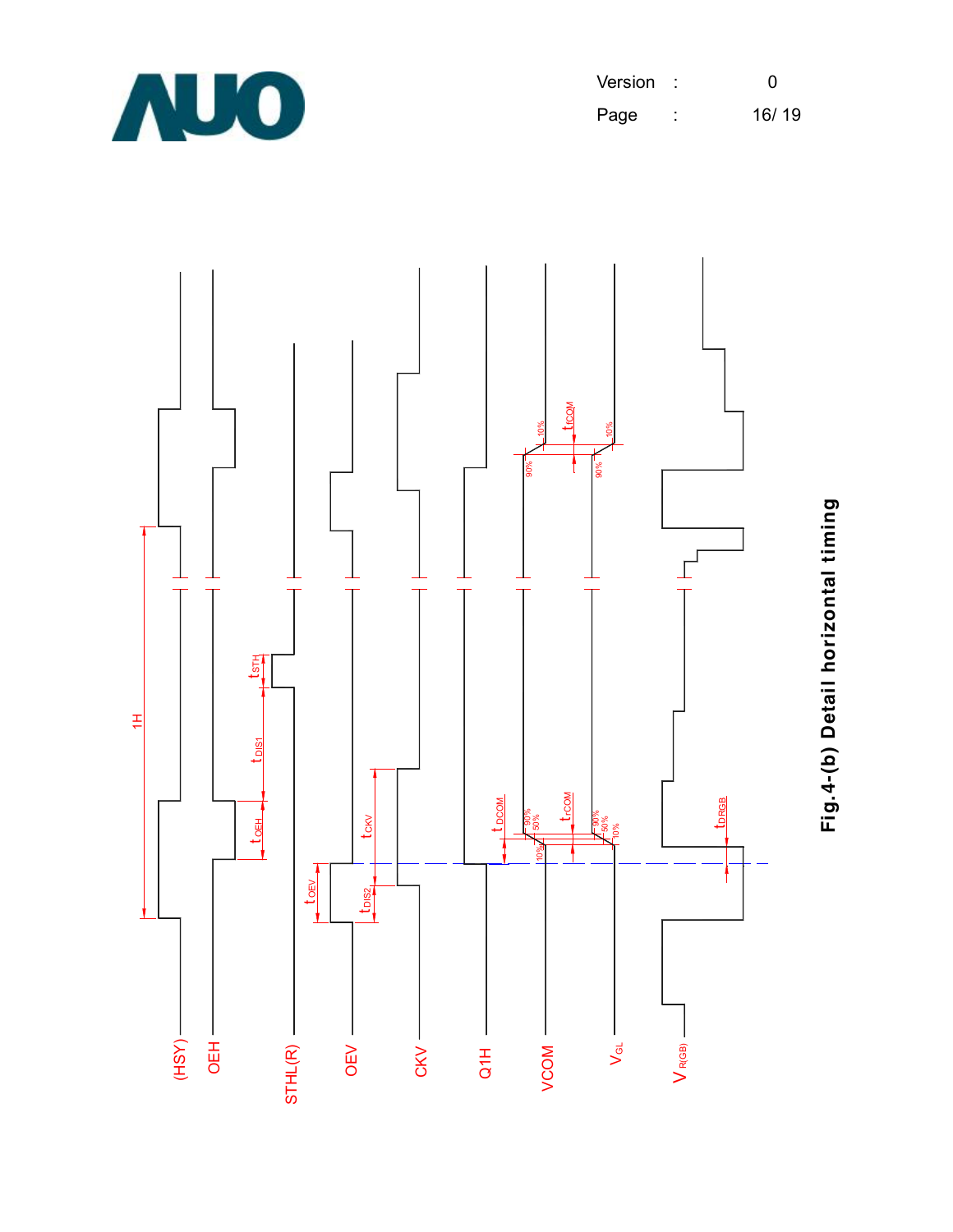

| Version |        | O     |
|---------|--------|-------|
| Page    | ٠<br>٠ | 17/19 |



**Fig.5**  $\geq$ **ertic al s hift clo c k timin g**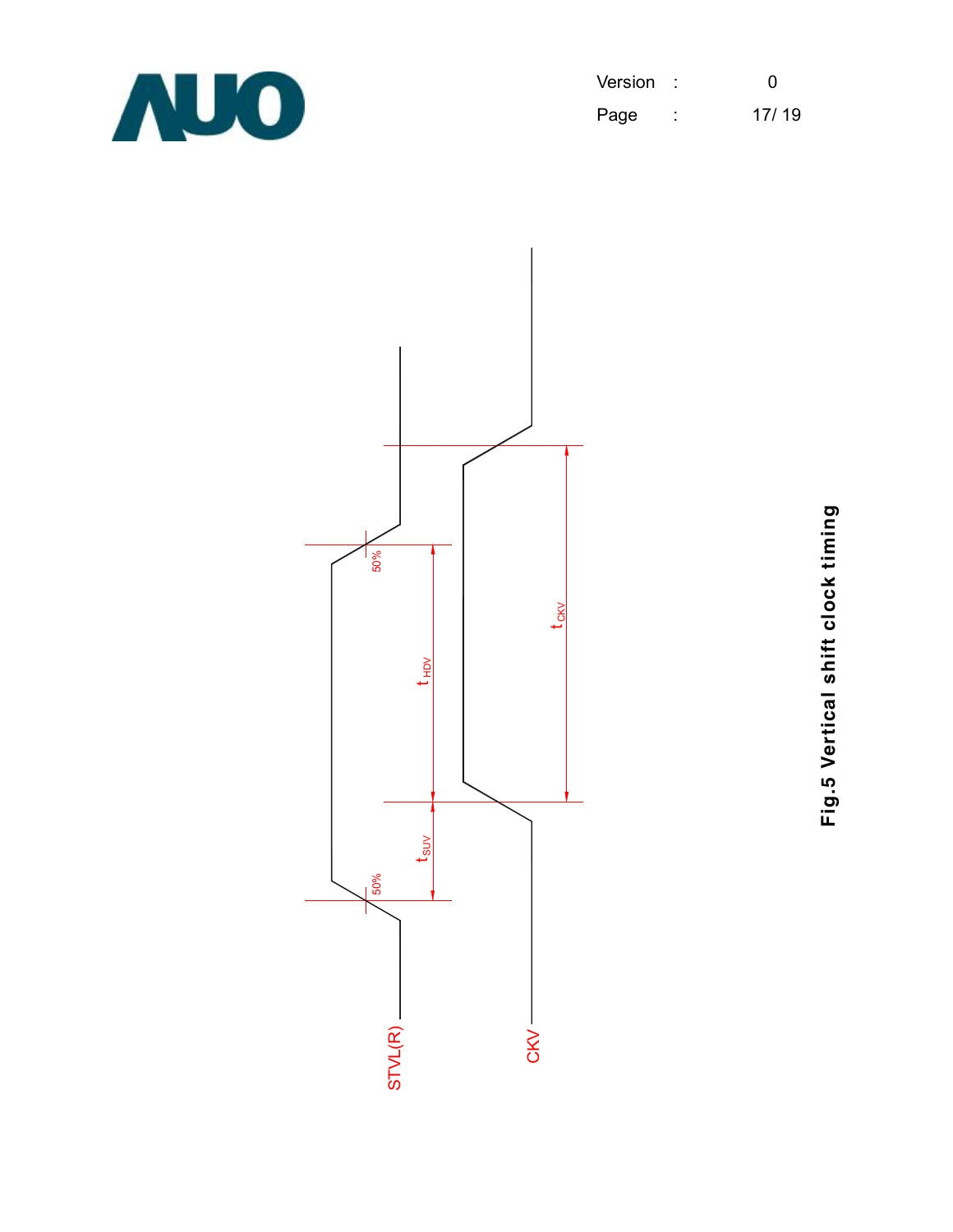



Fig.6-(a) Vertical timing (From up to down) **Fig.6-(a) Vertical timing (From up to down)**